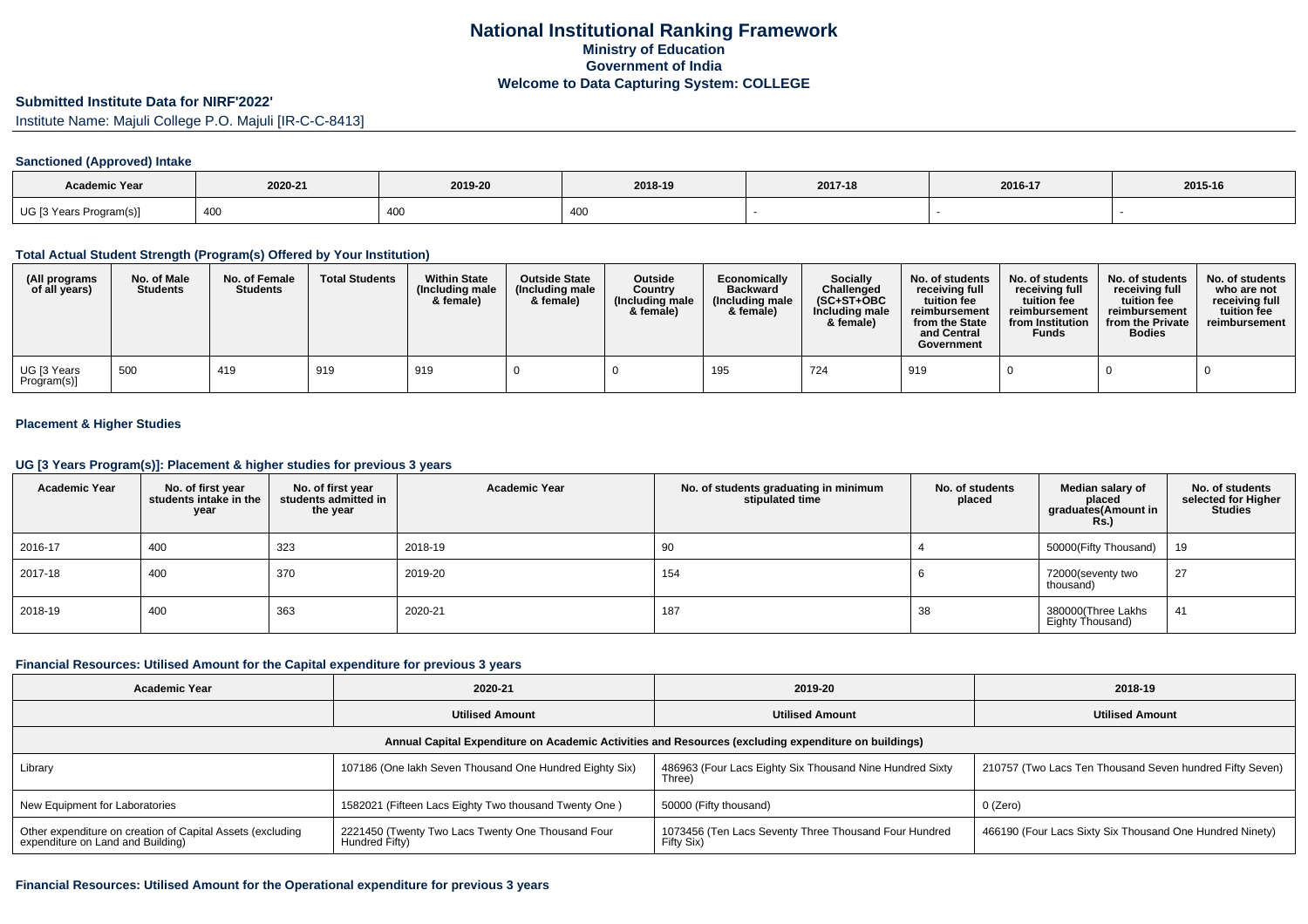| <b>Academic Year</b>                                                                                                                                                                           | 2020-21                                                                            | 2019-20                                                                             | 2018-19                                                                          |  |  |  |  |  |  |
|------------------------------------------------------------------------------------------------------------------------------------------------------------------------------------------------|------------------------------------------------------------------------------------|-------------------------------------------------------------------------------------|----------------------------------------------------------------------------------|--|--|--|--|--|--|
|                                                                                                                                                                                                | <b>Utilised Amount</b>                                                             | <b>Utilised Amount</b>                                                              | <b>Utilised Amount</b>                                                           |  |  |  |  |  |  |
| <b>Annual Operational Expenditure</b>                                                                                                                                                          |                                                                                    |                                                                                     |                                                                                  |  |  |  |  |  |  |
| Salaries (Teaching and Non Teaching staff)                                                                                                                                                     | 74915129 (Seven Crore Forty Nine Lacs Fifteen Thousand<br>One Hundred Twenty Nine) | 105544181 (Ten Crore Fifty Five Lacs Forty Four thousand<br>One Hundred Eighty One) | 60729359 (Six Crore Seven Lacs Twenty Nine Thousand<br>Three Hundred Fifty Nine) |  |  |  |  |  |  |
| Maintenance of Academic Infrastructure or consumables and<br>other running expenditures(excluding maintenance of hostels<br>and allied services, rent of the building, depreciation cost, etc) | 8574446 (Eighty Five Lacs Seventy Four Thousand Four<br>  Hundred Forty Six)       | 7572372 (Seventy Five Lacs Seventy Two Thousand Three<br>Hundred Seventy Two)       | 6290652 (Sixty Two Lacs Ninety Thousand Six Hundred Fifty<br>Two)                |  |  |  |  |  |  |
| Seminars/Conferences/Workshops                                                                                                                                                                 | 0 (Zero)                                                                           | 0 (Zero)                                                                            | 0 (Zero)                                                                         |  |  |  |  |  |  |

# **PCS Facilities: Facilities of physically challenged students**

| 1. Do your institution buildings have Lifts/Ramps?                                                                                                         | Yes, more than 40% of the buildings |
|------------------------------------------------------------------------------------------------------------------------------------------------------------|-------------------------------------|
| 2. Do your institution have provision for walking aids, including wheelchairs and transportation from one building to another for<br>handicapped students? | Yes                                 |
| 3. Do your institution buildings have specially designed toilets for handicapped students?                                                                 | Yes, less than 40% of the buildings |

# **Faculty Details**

| Srno           | Name                             | Age | <b>Designation</b>                                  | Gender | Qualification | <b>Experience (In</b><br>Months) | <b>Currently working</b><br>with institution? | <b>Joining Date</b> | <b>Leaving Date</b>      | <b>Association type</b> |
|----------------|----------------------------------|-----|-----------------------------------------------------|--------|---------------|----------------------------------|-----------------------------------------------|---------------------|--------------------------|-------------------------|
| $\mathbf{1}$   | Dr Debajit Saikia                | 48  | Dean / Principal /<br>Director / Vice<br>Chancellor | Male   | Ph.D          | 272                              | Yes                                           | 09-12-1998          | --                       | Regular                 |
| $\overline{2}$ | Haren Saikia                     | 59  | Associate Professor                                 | Male   | M.Sc.         | 420                              | Yes                                           | 19-07-1986          | $\sim$                   | Regular                 |
| 3              | Abani Kumar Dutta                | 58  | Associate Professor                                 | Male   | M.A           | 419                              | Yes                                           | 12-09-1986          | $\sim$                   | Regular                 |
| 4              | Dr Rajen Chandra<br><b>Borah</b> | 53  | Associate Professor                                 | Male   | Ph.D          | 355                              | Yes                                           | 18-12-1991          | $\sim$                   | Regular                 |
| 5              | Ajay Prasad Singh                | 56  | Associate Professor                                 | Male   | M.A           | 351                              | Yes                                           | 23-04-1992          | $\sim$                   | Regular                 |
| 6              | Gitarani Goswami                 | 49  | Associate Professor                                 | Female | M.A           | 282                              | Yes                                           | 29-01-1998          | $\sim$                   | Regular                 |
| $\overline{7}$ | Anil Chandra<br>Hazarika         | 58  | Associate Professor                                 | Male   | M.A           | 362                              | Yes                                           | 01-06-1991          | $\sim$                   | Regular                 |
| 8              | Ajit Kumar Saikia                | 53  | Associate Professor                                 | Male   | M. Phil       | 269                              | Yes                                           | 01-03-1999          | $\overline{\phantom{a}}$ | Regular                 |
| 9              | Mayashree Deka<br>Hazarika       | 56  | Associate Professor                                 | Female | M.A           | 276                              | Yes                                           | 05-04-1990          | --                       | Regular                 |
| 10             | Dr Brojen Chandra<br>Neog        | 47  | Associate Professor                                 | Male   | Ph.D          | 250                              | Yes                                           | 21-09-2000          | $\sim$                   | Regular                 |
| 11             | <b>Bipul Rajkhowa</b>            | 46  | Associate Professor                                 | Male   | M.A           | 250                              | Yes                                           | 21-09-2000          | $\sim$                   | Regular                 |
| 12             | Indira Borah                     | 45  | <b>Assistant Professor</b>                          | Female | M. Phil       | 244                              | Yes                                           | 28-06-2001          | $\sim$                   | Regular                 |
| 13             | Tulashi Rajkhowa                 | 47  | <b>Assistant Professor</b>                          | Male   | M. Phil       | 196                              | Yes                                           | 13-04-2005          | $\sim$                   | Regular                 |
| 14             | Basanta Borah                    | 45  | <b>Assistant Professor</b>                          | Male   | M. Phil       | 189                              | Yes                                           | 26-10-2005          | $\sim$                   | Regular                 |
| 15             | Suren Das                        | 49  | <b>Assistant Professor</b>                          | Male   | M. Phil       | 189                              | Yes                                           | 03-11-2005          | $\sim$                   | Regular                 |
| 16             | Pronita Rajkhowa                 | 47  | <b>Assistant Professor</b>                          | Female | M. Phil       | 189                              | Yes                                           | 03-11-2005          | $\sim$                   | Regular                 |